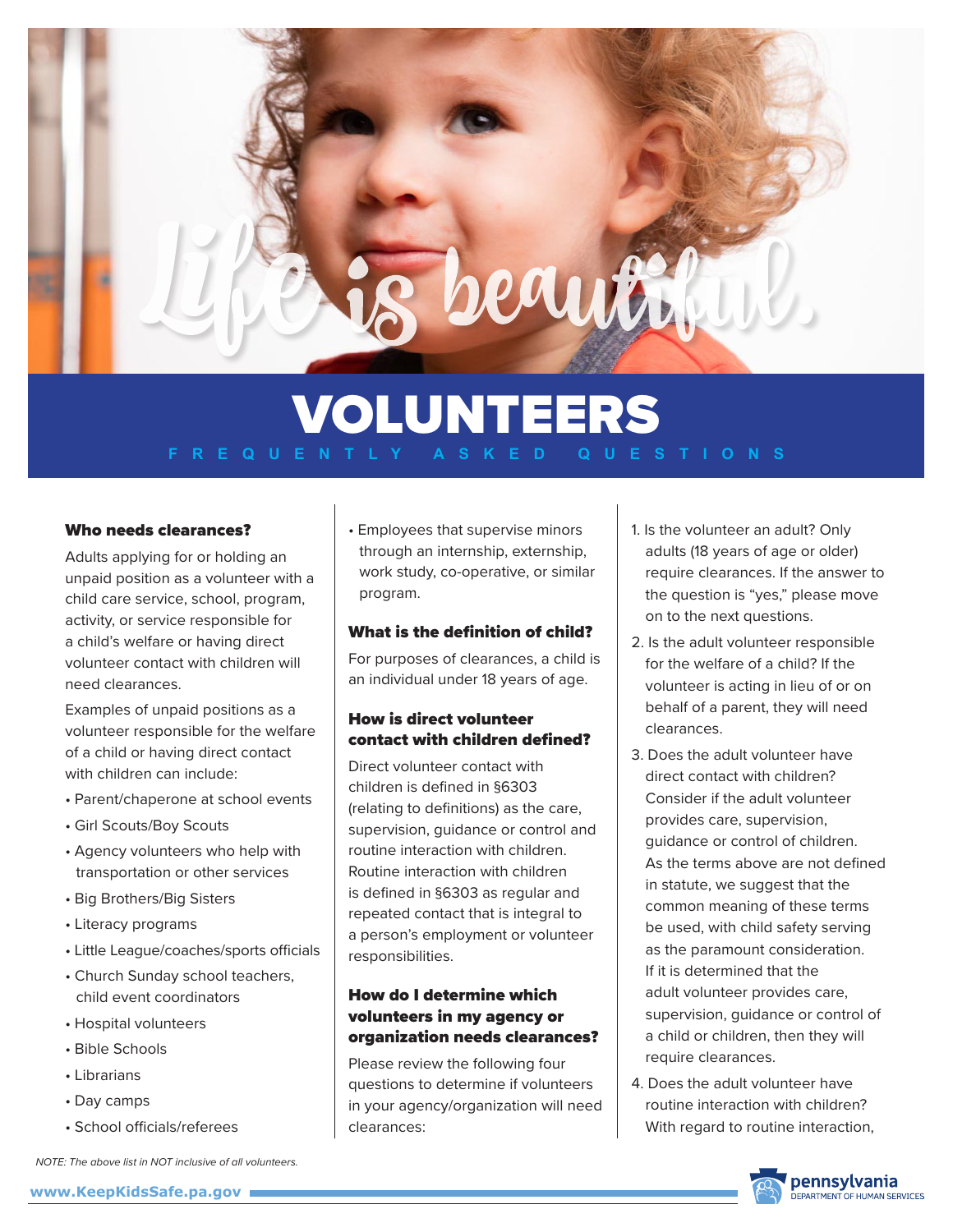

consideration should be given to what the volunteer's role is within the agency or organization. Is their contact with children regular, ongoing contact that is integral to their volunteer responsibilities? If yes, then clearances are required.

#### Which clearances are needed?

All prospective volunteers must obtain the following clearances:

- 1. Report of criminal history from the Pennsylvania State Police (PSP); and
- 2. Child Abuse History Clearance from the Department of Human Services (Child Abuse).

Additionally, a fingerprint based federal criminal history (FBI) submitted through the Pennsylvania State Police or its authorized agent is required if the volunteer has lived outside the Commonwealth of Pennsylvania in the last 10 years.

If the volunteer is not required to obtain an FBI Criminal History clearance, they must swear and affirm in writing that they are not disqualified from service based upon a conviction of an offense under §6344 of the Child Protective Services Law.

#### When are clearances needed?

All prospective volunteers must submit clearances prior to the commencement of service.

# Are employees that supervise minors through an internship, externship, co-operative, work study or similar program required to obtain clearances?

Yes. Employees that supervise minors through an internship, externship, co-operative, work study, or similar program are required to obtain clearances because the supervisor is considered responsible for the child's welfare while participating in the program with the employer.

# Are there exceptions to the clearance requirements for minors?

Yes. A minor (ages 14-17) applying for or holding a paid position in which they would be responsible for a child's welfare or have direct contact with children through a program, activity, or service is required to submit only their child abuse and PSP clearances if both of the following apply:

- 1. The minor employee has been a resident of the commonwealth during the entirety of the previous 10-year period or, if not a resident of Pennsylvania during the entirety of the previous 10-year period, has received an FBI clearance at any time since establishing residency in the commonwealth.
- 2. The employee and their parent or legal guardian swear or affirm in writing that the minor child/

employee are not disqualified from service under the grounds for denying employment or have not been convicted of an offense similar in nature to those crimes under the laws or former laws of the United States or one of its territories or possessions, another state, the District of Columbia, the Commonwealth of Puerto Rico or foreign nation, or under a former law of this commonwealth.

# Have the requirements changed for employees who supervise minors through an internship, externship, co-operative, work study, or similar program?

Yes. Act 54 of 2018 states that employees who participate in an internship, externship, co-operative, work study or similar program with a school, who have identified as the minor's supervisor and the person responsible for the child's welfare are required to obtain the report of criminal history from the Pennsylvania state police and the child abuse clearance from the Department of Human Services — which are now provided free of charge for these employees, as they are considered volunteers under §§6344.2(a). The employee is not required to obtain the fingerprintbased criminal history (FBI) unless they have lived outside of the commonwealth in the last 10 years.

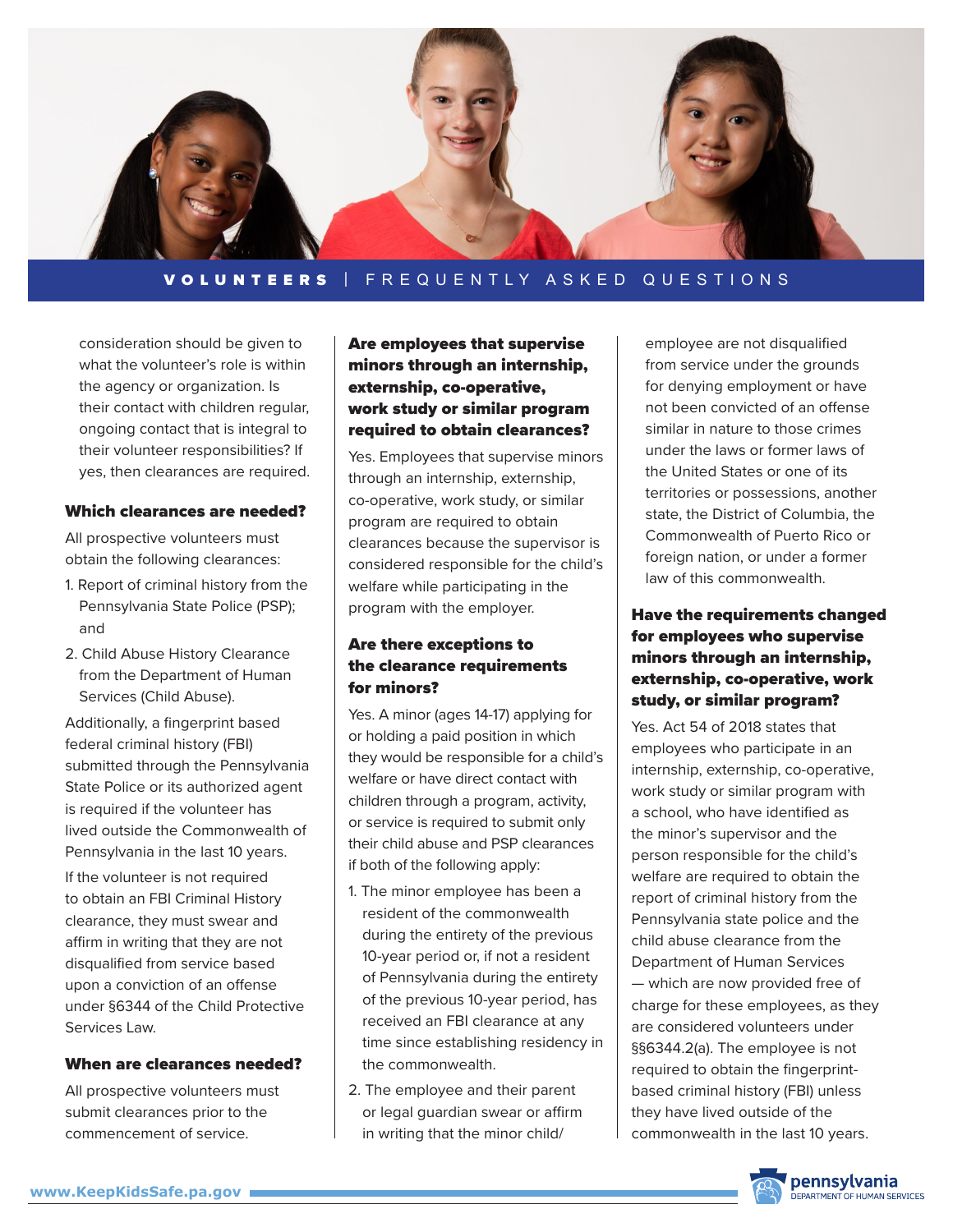

# What is the renewal requirement for clearances?

All volunteers will be required to obtain clearances every 60 months. Time frames for renewed clearances are based upon the date of each individual clearance. If an individual or agency elected to renew all clearances at the same time, the date of the oldest clearance rather than the most recent would be used.

## How do I obtain my clearances?

The Child Abuse, PSP, and FBI clearances can all be applied and paid for electronically. The FBI clearance also requires a fingerprint submission. All necessary instructions and links to apply for these clearances can be found on the "Clearances" page of the KeepKidsSafe.pa.gov website.

# Is the use of a third-party vendor to process clearances acceptable?

Third-party vendors may be used to process Child Abuse, PSP, and FBI clearances using the steps established above. They are not permitted to conduct background checks or clearances through other databases in lieu of the steps outlined above. In addition, persons responsible for the selection of volunteers remain responsible for selection decision based upon the information obtained.

#### How much do clearances cost?

- The PSP clearance is free.
- The Child Abuse clearance is free.
- The FBI clearance costs \$22.60 through the Department of Human Services.
- The FBI clearance costs \$22.60 through the Department of Education.

#### Who pays for clearances?

The volunteer is responsible for paying the cost of the required clearances. However, some agencies choose to pay for clearances for their volunteers and are able to establish business accounts to pay for clearances. The only time an agency is required to bear the cost of the clearance is when there is reasonable belief that the volunteer was arrested or convicted of an offense that would deny participation or named as a perpetrator in an indicated or founded report. In these situations, the agency must immediately require the volunteer to obtain their clearances.

## Can an agency or organization pay for clearances?

#### Child Abuse clearances

Yes. Agencies and businesses can pay for child abuse history clearances by registering for a Business Partner user account using the "Organization Account Access"

link on the Child Welfare Portal, (www.compass.state.pa.us/cwis/ public/home). The business account will allow organizations to purchase Child Abuse clearance payment codes to be distributed to applicants or employees. Individual applicants or employees will then go onto the Child Welfare Portal to apply for the clearance using the code. The prepurchased codes can only be used once and allows the organization to have access to the applicant's Child Abuse clearance results once those results are processed.

#### FBI clearances

An agency pay agreement/business account can also be created between an organization and the FBI, or its authorized agent, for payment of FBI clearances. Information on creating an agency pay agreement for FBI clearances through the Department of Human Services can be found on the "Clearances" page of the KeepKidsSafe.pa.gov website.

#### PSP clearances

An agency business account can be requested from the Pennsylvania State Police to pay for clearances in bulk by calling 1-888-783-7972 and selecting Option 3. Organizations are also able to pay an for applicant's PSP clearance on an individual basis by using a credit card if applying online or submitting a paper check if applying by mail.

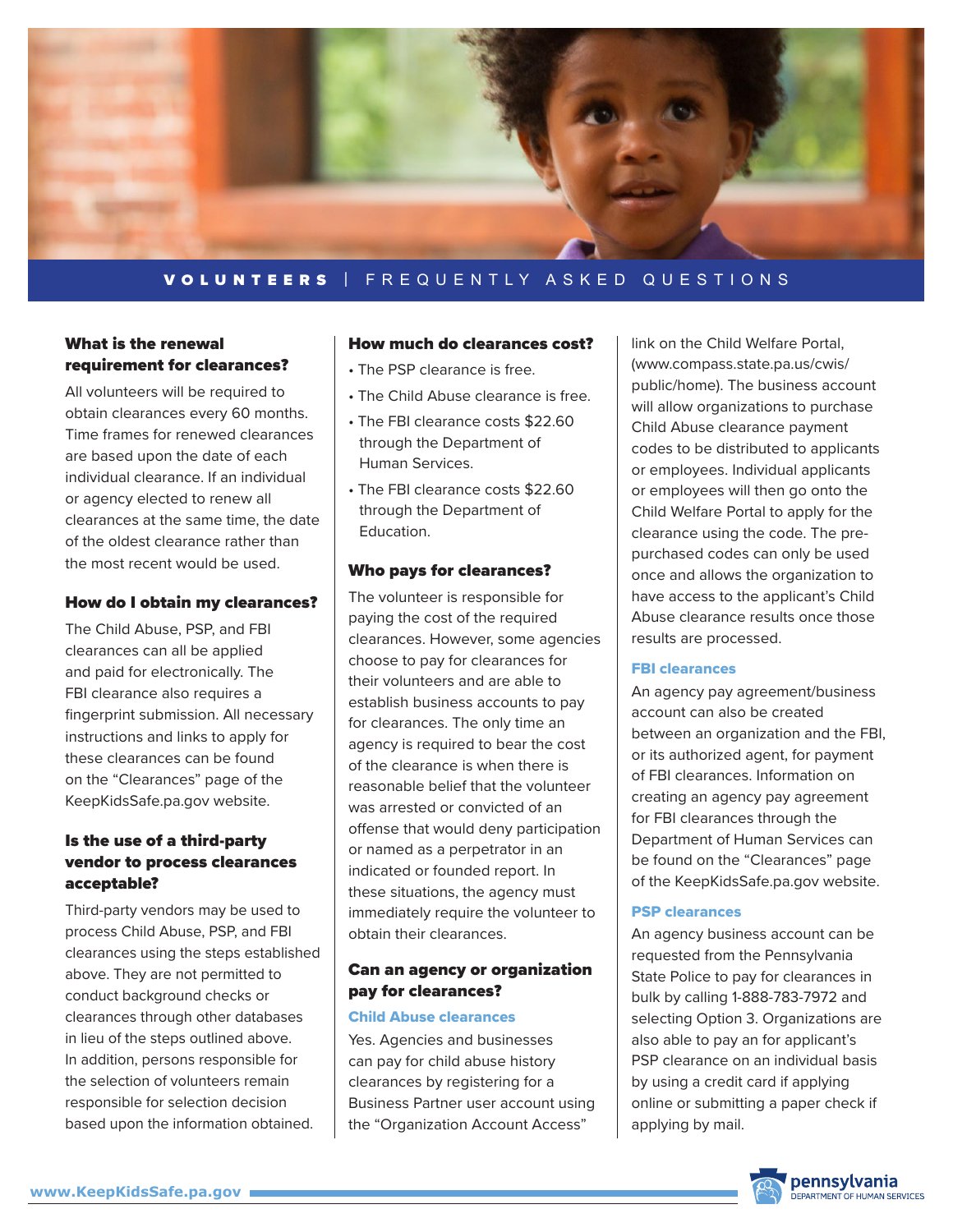

## Do I still need to submit a copy of my PSP or FBI clearance results when applying for my child abuse clearance?

Volunteers are no longer required to submit a copy of their PSP or FBI clearances with their Child Abuse application. If the department receives copies attached to the child abuse application, those copies will not be returned and will be shredded due to the confidential nature of the information contained on the clearances.

#### Are there other requirements?

If a volunteer is arrested for or convicted of an offense that would constitute grounds for denying participation in a program, activity or service, or is named as a perpetrator in a founded or indicated report, the volunteer must provide the administrator or their designee with written notice not later than 72 hours after the arrest, conviction or notification that the person has been listed as a perpetrator in the statewide database.

A volunteer who willfully fails to disclose information as required above commits a misdemeanor of the third degree and shall be subject to discipline up to and including termination or denial of a volunteer position.

# What is the out of state provisional clearance requirement for volunteers?

Individuals who reside in another state or country may serve as a volunteer for no more than 30 days in a calendar year, as long as they provide clearances from their state or country of residence. If the individual will be volunteering for more than 30 days in a calendar year, they must obtain clearances as outlined in this FAQ under "Which clearances are needed." Volunteers who reside in Pennsylvania do not have a provisional period and must obtain mandated clearances for Pennsylvania.

# Is the person responsible for acceptance of volunteers required to keep a copy of my clearances?

Yes, pursuant to § 6344 (b.1), the employer, administrator, supervisor or other person responsible for employment decisions or acceptance of the individual to serve in any capacity requiring clearances, shall maintain copies of the required information.

Agencies are reminded that the Child Abuse clearance information is confidential and may not be released to other individuals.

## Can an agency or organization institute additional standards?

Yes, nothing prohibits the employer or person responsible for a program, activity or service from making employment, discipline or termination decisions or establishing additional standards as part of the hiring or selection process for employees or volunteers.

## Can my clearances be transferred?

Yes, any person who obtained their clearances within the previous 60 months may serve in a volunteer capacity for any program, activity or service. Clearances obtained for volunteer purposes may not be used for employment.

# As a volunteer, do I obtain my Federal Bureau of Investigation Criminal History check through the Department of Education or the Department of Human Services?

The agency under which an applicant should submit their FBI clearance application is based on the agency or organization for which they intend to volunteer. If the applicant intends to volunteer in a school or at a school related function, they would apply